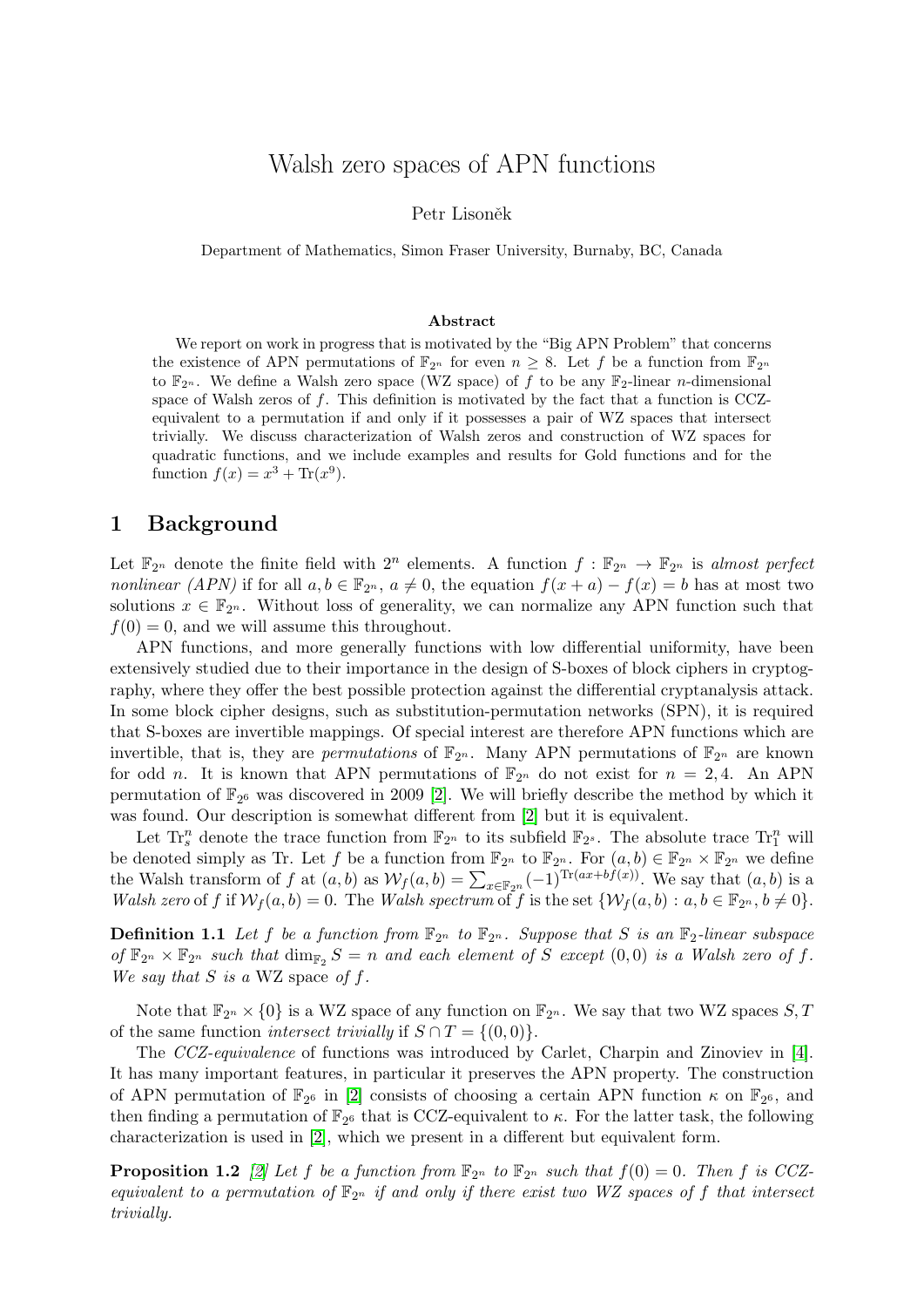The existence of APN permutations of  $\mathbb{F}_{2n}$  for even  $n \geq 8$  is an important open problem, and it is called "The Big APN Problem" in [\[2\]](#page-2-0).

Keeping in mind the approach of [\[2\]](#page-2-0), one can attack this problem by considering a known APN function and using Proposition [1.2](#page-0-0) to determine if it is CCZ-equivalent to a permutation. The first general results in this direction (i.e., involving infinite families of functions) were announced by Göloğlu (joint work with Langevin) in 2015 at the conference Fq12  $[6]$ . Their work presently exists as preprint [\[7\]](#page-3-1). According to [7], Gold APN functions  $f(x) = x^{2^k+1}$ , where  $gcd(k, n) = 1$ , are never CCZ-equivalent to permutations of  $\mathbb{F}_{2^n}$  when n is even, and Kasami APN functions  $f(x) = x^{2^{2k}-2^{k}+1}$ , where  $gcd(k, n) = 1$ , are never CCZ-equivalent to permutations of  $\mathbb{F}_{2^n}$  when n is divisible by 4 (with the case  $n \equiv 2 \pmod{4}$  remaining open).

### 2 Characterizing WZ spaces

In order to complement the previous work, we envision a different approach, while still employing Proposition [1.2.](#page-0-0) In [\[7\]](#page-3-1) the non-existence of two trivially intersecting WZ spaces is argued by assuming the contrary and driving this assumption to a contradiction. Instead, we plan to characterize many (preferably all) WZ spaces for a given APN function, and show the non-existence of two trivially intersecting WZ spaces in that way. This approach has some advantages. Examples of WZ spaces can be found with computer aid, which can inform the theoretical proofs. At the same time, this proof method can also target discovery of a trivially intersecting pair of WZ spaces should it in fact exist, which is something that the proof by contradiction can not target as an objective. Furthermore, computer searches suggest that some APN functions (such as Kasami and Dobbertin functions) may posses only one WZ space, namely the space  $\mathbb{F}_{2^n} \times \{0\}$ . This assertion can be then set as the proof objective instead of the original objective.

#### 2.1 Quadratic functions

We give further details for the case when the APN function is *quadratic*, that is, assuming that the function is expressed in its unique polynomial form, then the exponent of each monomial has binary weight at most 2. We note that the function  $\kappa$  used to construct the APN permutation in dimension 6 is quadratic [\[2\]](#page-2-0).

To characterize the WZ spaces of an APN function  $f$  we first have to characterize the Walsh zeros of f. One possible way to do this is known as the "squaring method" that computes  $(W_f(a, b))^2$ , and it is often used to determine the entire Walsh spectrum of f. It associates a certain linear form  $\mathcal{L}_b$  to f and  $(a, b)$ . As the symbol suggests, the linear form depends on b but not on a. Then  $(a, b)$  is a Walsh zero of f if  $Tr(f(x))$  does not vanish completely on the kernel of  $\mathcal{L}_b$ . For the APN function  $f(x) = x^3 + \text{Tr}(x^9)$  this computation was carried out in detail by Bracken et al. in Section 2 of [\[1\]](#page-2-2), see in particular equation (6) there. This computation was further generalized by Budaghyan et al. in [\[3\]](#page-2-3) to compute Walsh spectra (hence, implicitly, also Walsh zeros) of the more general families of APN functions denoted  $F_0$ ,  $F_1$  and  $F_2$  in [\[3\]](#page-2-3). In order to upper bound the cardinality of the kernel of the linear form, both [\[1\]](#page-2-2) and [\[3\]](#page-2-3) apply an ad-hoc method developed earlier by Dobbertin [\[5\]](#page-3-2).

It is worth noting that for investigations of such kernels one can apply a more systematic theory developed by van der Geer and van der Vlugt [\[8\]](#page-3-3). While a more detailed exposition would exceed the size limit of this abstract, we at least survey the results that one obtains in this way for two families of quadratic APN functions.

<span id="page-1-0"></span>**Proposition 2.1** Let n be even,  $gcd(k, n) = 1$ , and  $a, b \in \mathbb{F}_{2^n}$ . If  $b \neq 0$ , then  $(a, b)$  is a Walsh zero of the Gold function  $f(x) = x^{2^k+1}$  if and only if b is a  $(2^k+1)$ th power in  $\mathbb{F}_{2^n}$  (equivalently, b is a cube in  $\mathbb{F}_{2^n}$ ) and  $\text{Tr}_2^n(az) \neq 0$  for each  $z \in \mathbb{F}_{2^n}$  such that  $bz^{2^k+1} + 1 = 0$ .

<span id="page-1-1"></span>**Proposition 2.2** Let n be even and  $a, b \in \mathbb{F}_{2n}$ .

(i) If  $b \neq 0$  and  $\text{Tr}(b) = 0$  then  $(a, b)$  is a Walsh zero of  $f(x) = x^3 + \text{Tr}(x^9)$  if and only if it is a Walsh zero of  $f(x) = x^3$ .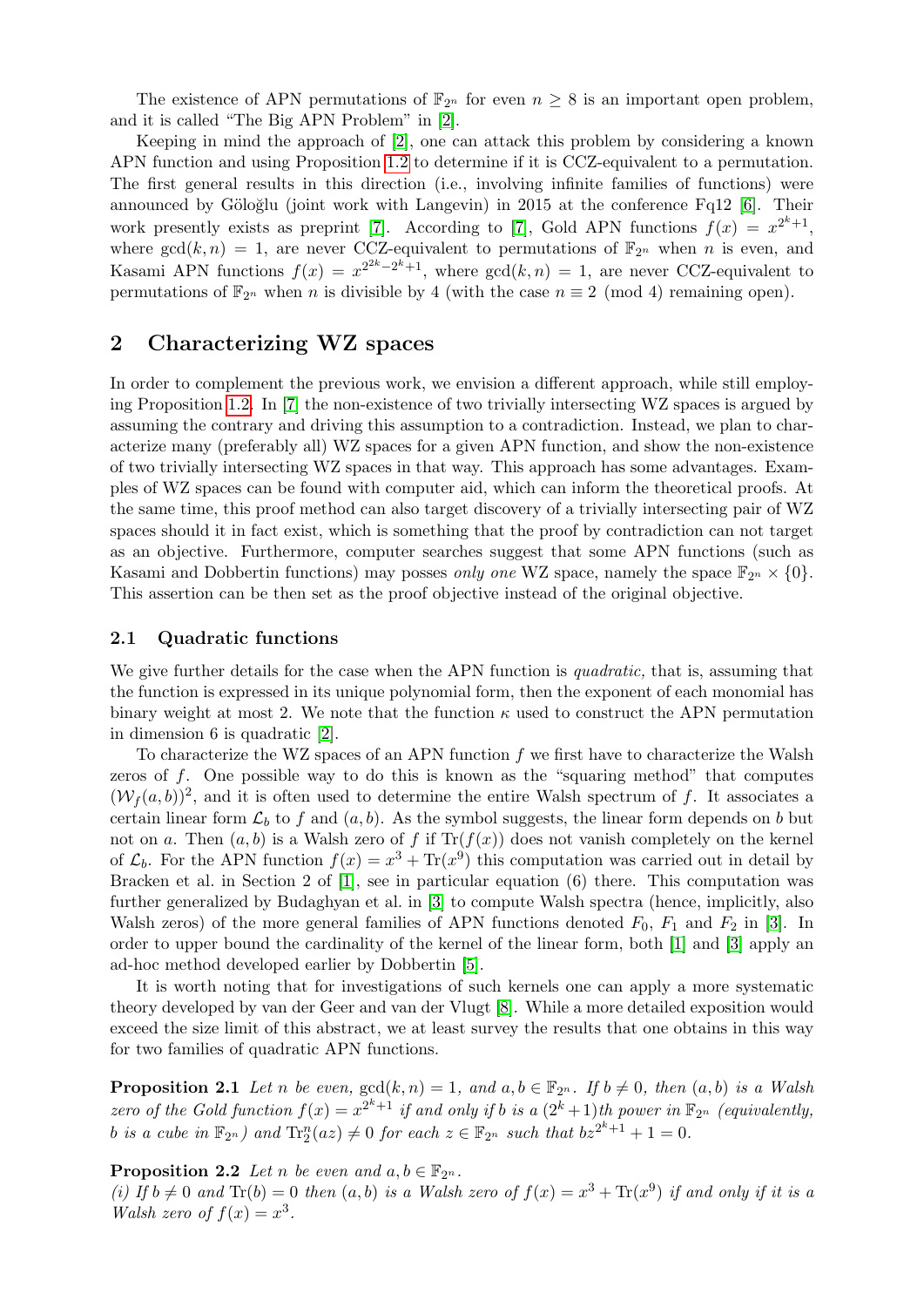(ii) If  $\text{Tr}(b) = 1$ , let  $x^*$  be the unique solution of  $x^9 + x^3 + bx + 1 = 0$  in  $\mathbb{F}_{2^n}$ . Then  $(a, b)$  is a Walsh zero of  $f(x) = x^3 + \text{Tr}(x^9)$  if and only if  $x^*$  is a cube in  $\mathbb{F}_{2^n}$  and  $\text{Tr}_2^n(az) \neq 0$  for each  $z \in \mathbb{F}_{2^n}$  such that  $z^3 = x^*$ .

We note that these characterizations are enabled by the fact that in *both* cases the kernels are either trivial or they are cosets of  $\mathbb{F}_4$ , where z denotes any non-zero element of the kernel in both propositions. This naturally leads to applying trace to  $\mathbb{F}_4$ . While Proposition [2.1](#page-1-0) is likely "folklore" (as remarked in [\[7\]](#page-3-1)), on the other hand Proposition [2.2](#page-1-1) appears to characterize the kernels more explicitly than in [\[1\]](#page-2-2).

Equipped with the previous two propositions we can construct some non-trivial WZ spaces for the two families of APN functions under consideration.

<span id="page-2-4"></span>**Proposition 2.3** Let n be even and  $gcd(k, n) = 1$ . Let  $u \in \mathbb{F}_{2^n}^*$ . The set

$$
G_{k,u} = \{(a,0) : a \in \mathbb{F}_{2^n} \mid \text{Tr}(ua) = 0\} \cup \{(a,u^{-(2^k+1)}) : a \in \mathbb{F}_{2^n} \mid \text{Tr}(ua) = 1\}
$$

is a WZ space of the Gold function  $f(x) = x^{2^k+1}$  on  $\mathbb{F}_{2^n}$ .

**Proposition 2.4** Let *n* be even and  $f(x) = x^3 + \text{Tr}(x^9)$ . Let  $b \in \mathbb{F}_{2^n}^*$ .

(i) If  $\text{Tr}(b) = 0$  and b is a cube in  $\mathbb{F}_{2^n}$ , then  $G_{1,u}$  is a WZ space of f where u is any of the cube roots of 1/b.

(ii) If  $\text{Tr}(b) = 1$  then let  $x^*$  be the unique solution of  $x^9 + x^3 + bx + 1 = 0$  in  $\mathbb{F}_{2^n}$ . If  $x^*$  is a cube in  $\mathbb{F}_{2^n}$  and u is any of the cube roots of  $x^*$ , then the set

$$
S_u = \{(a, 0) : a \in \mathbb{F}_{2^n} \mid \text{Tr}(ua) = 0\} \cup \{(a, b) : a \in \mathbb{F}_{2^n} \mid \text{Tr}(ua) = 1\}
$$

is a WZ space of f.

## 3 Outlook

This work is currently in progress. We hope that it would lead to an alternative and possibly simpler proof of CCZ-inequivalence of APN Gold functions with permutations in even dimensions. Computer searches suggest that in certain dimensions (e.g.,  $n = 8$ ) the spaces  $G_{k,u}$  given in Proposition [2.3](#page-2-4) and the space  $\mathbb{F}_{2^n} \times \{0\}$  are the only WZ spaces of the Gold function. While additional WZ spaces will possibly exist in other dimensions, it seems that a complete classification of WZ spaces should be within reach for the Gold functions. As well, we will study Walsh zero sets of other families of quadratic APN functions with the view of possibly finding functions with richer sets of WZ spaces.

#### References

- <span id="page-2-2"></span>[1] C. Bracken, E. Byrne, N. Markin, G. McGuire, On the Walsh spectrum of a new APN function. Cryptography and coding, 92–98, Lecture Notes in Comput. Sci., 4887, Springer, Berlin, 2007.
- <span id="page-2-0"></span>[2] K.A. Browning, J.F. Dillon, M.T. McQuistan, A.J. Wolfe, An APN permutation in dimension six. Finite fields: theory and applications, 33–42, Contemp. Math., 518, Amer. Math. Soc., Providence, RI, 2010.
- <span id="page-2-3"></span>[3] L. Budaghyan, T. Helleseth, N. Li, B. Sun, Some results on the known classes of quadratic APN functions. Codes, cryptology and information security, 3–16, Lecture Notes in Comput. Sci., 10194, Springer, Cham, 2017.
- <span id="page-2-1"></span>[4] C. Carlet, P. Charpin, V. Zinoviev, Codes, bent functions and permutations suitable for DES-like cryptosystems. Des. Codes Cryptogr. 15 (1998), no. 2, 125–156.